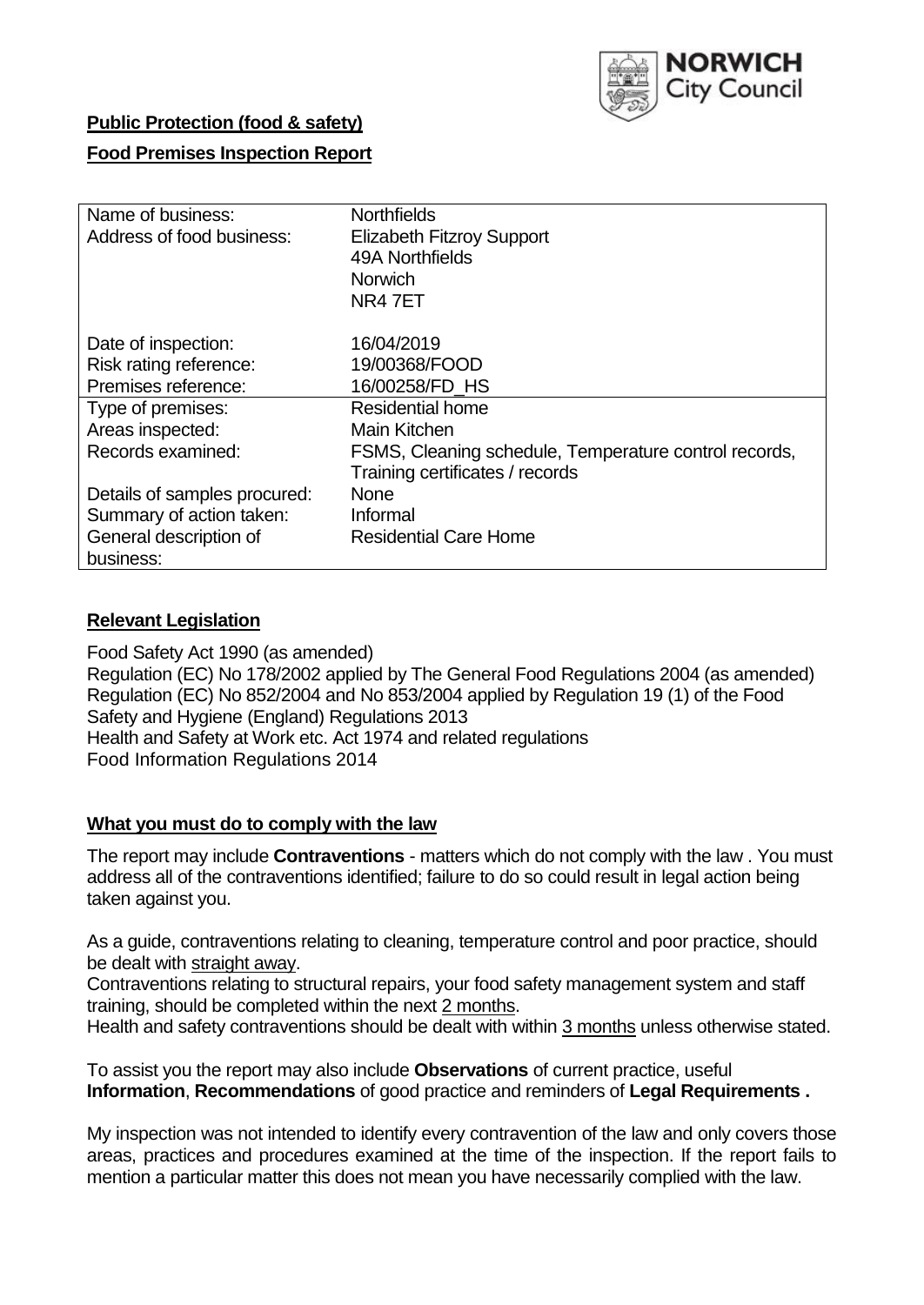# **FOOD SAFETY**

### **How we calculate your Food Hygiene Rating:**

The food safety section has been divided into the three areas which you are scored against for the hygiene rating: 1. food hygiene and safety procedures, 2. structural requirements and 3. confidence in management/control procedures. Each section begins with a summary of what was observed and the score you have been given. Details of how these scores combine to produce your overall food hygiene rating are shown in the table.

| <b>Compliance Area</b>                     |          |                  |   | <b>You Score</b> |                |    |           |    |                |  |  |
|--------------------------------------------|----------|------------------|---|------------------|----------------|----|-----------|----|----------------|--|--|
| Food Hygiene and Safety                    |          |                  |   | $\Omega$         | 5              | 10 | 15        | 20 | 25             |  |  |
| <b>Structure and Cleaning</b>              |          |                  |   | $\Omega$         | 5              | 10 | 15        | 20 | 25             |  |  |
| Confidence in management & control systems |          |                  |   | $\Omega$         | 5              | 10 | 15        | 20 | 30             |  |  |
|                                            |          |                  |   |                  |                |    |           |    |                |  |  |
| <b>Your Total score</b>                    | $0 - 15$ | 20               |   | $25 - 30$        | $35 - 40$      |    | $45 - 50$ |    | > 50           |  |  |
| <b>Your Worst score</b>                    | 5.       | 10 <sup>10</sup> |   | 10               | 15             |    | 20        |    |                |  |  |
|                                            |          |                  |   |                  |                |    |           |    |                |  |  |
| <b>Your Rating is</b>                      | 5        | 4                | 3 |                  | $\overline{2}$ |    |           |    | $\overline{0}$ |  |  |

Your Food Hygiene Rating is 3 - a generally satisfactory standard

# **1. Food Hygiene and Safety**

Food hygiene standards are generally satisfactory and maintained. There is evidence of some non-compliance with legal requirements. Some lapses are evident however generally you have satisfactory food handling practices and procedures and adequate control measures to prevent cross-contamination are in place. The contraventions require your attention; although not critical to food safety they may become so if not addressed. **(Score 10)**

000300

### Contamination risks

**Contravention** The following exposed ready-to-eat food and or its packaging to the risk of cross-contamination with foodborne bacteria from raw meat or unwashed fruits and vegetables:

• eggs were being stored above ready-to-eat foods ie quiche Lorraine, tuna lunches, margarine and next to yoghurts in the fridge.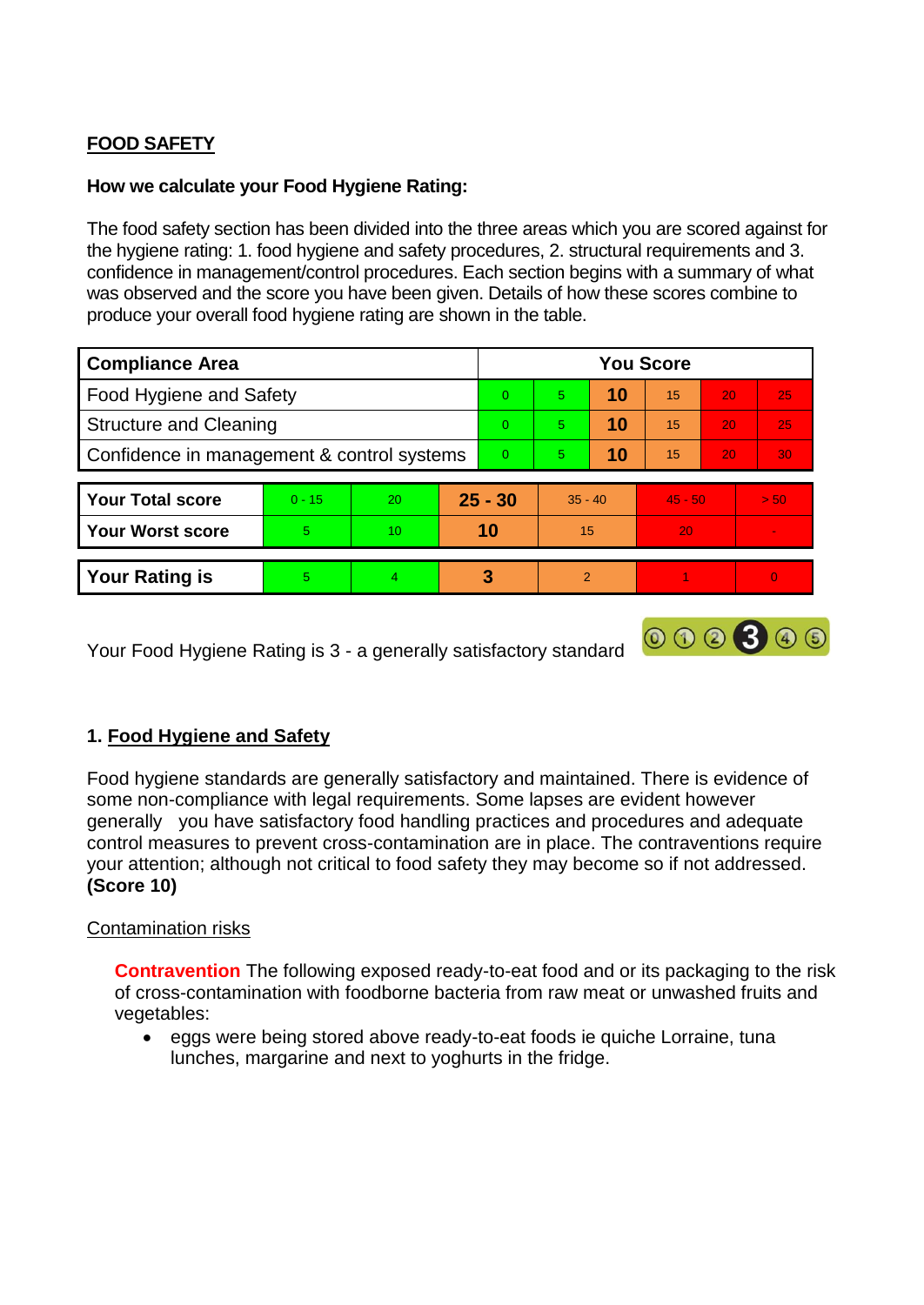### Personal Hygiene

**Contravention** the wash-hand basin was not in regular use. Regular hand washing is important for personal cleanliness. Remind all food handlers of the need to wash their hands before starting or returning to work, and specifically:

- After using the toilet;
- After handling rubbish;
- After smoking:
- After taking a break;
- After handling raw food

**Contravention** The following are examples of poor personal hygiene or where it was made difficult for food handlers to maintain sufficiently high standards of personal cleanliness:

- not wearing suitable protective clothing
- were wearing jewellery
- wearing nail varnish
- a food handler was seen with a pen in her hair.

### Temperature Control

**Observation** I was pleased to see you were able to limit bacterial growth and/or survival by applying appropriate temperature controls at points critical to food safety and that you were monitoring temperatures.

# **2. Structure and Cleaning**

The structure facilities and standard of cleaning and maintenance are of a generally satisfactory standard but there are some repairs and/or improvements which are required in order for you to comply with the law. Pest control and waste disposal provisions are adequate. The contraventions require your attention; although not critical to food safety they may become so if not addressed. **(Score 10)**

### Cleaning of Structure

**Contravention** The following items were dirty and require more frequent and thorough cleaning:

• ceiling in Kitchen 4.

### Cleaning of Equipment and Food Contact Surfaces

**Contravention** The following items are dirty and must be cleaned:

- fridge and freezer seals
- fridge shelving
- interior door to fridge in Kitchen 3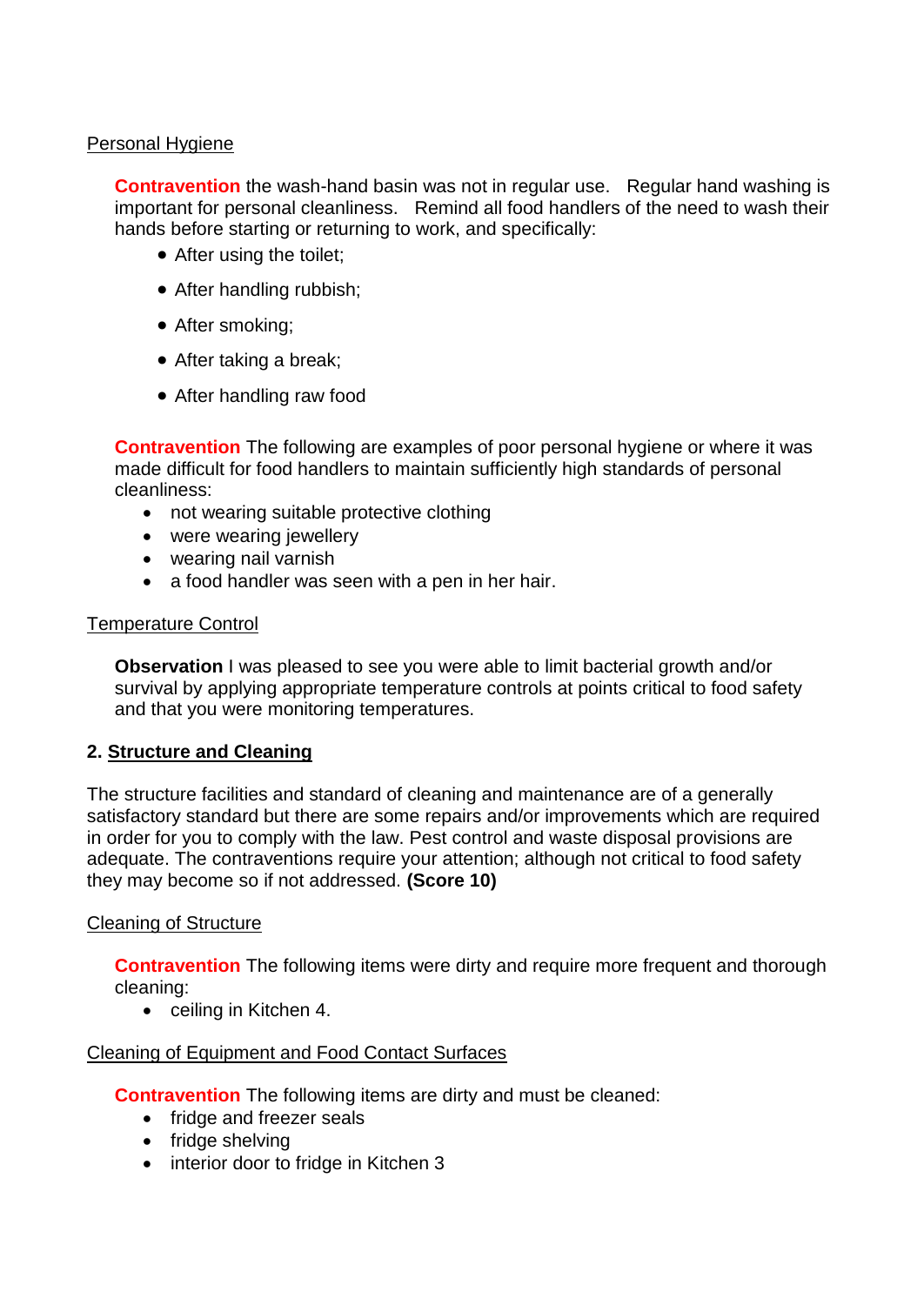- interior to freezer in Kitchen 3
- brown chopping board badly scored in Kitchen 3
- interior frame to microwave in kitchen 3
- top of wall cupboards in Kitchen 3.

#### Cleaning Chemicals / Materials / Equipment and Methods

**Information** Ensure you use a surface sanitiser that conforms to BS EN 1276:1997 or BS EN 13697:2001. This information should be available on the label or by contacting the manufacturer.

#### Facilities and Structural provision

**Observation** I was pleased to see the premises had been well maintained and that adequate facilities had been provided.

### Pest Control

**Observation** I was pleased to see that the premises was proofed against the entry of pests and that pest control procedures were in place.

#### **3. Confidence in Management**

There are generally satisfactory food safety controls in place although there is evidence of some non-compliance with the law. Your records are appropriate and generally maintained but some deficiencies were identified. Some minor issues were identified relating to staff supervision and training. The contraventions require your attention; although not critical to food safety they may become so if not addressed. **(Score 10)**

### Type of Food Safety Management System Required

**Observation** You were monitoring (and recording) the temperatures of your fridges and freezers well as the temperature of cooked/hot-held food and could demonstrate effective systems for controlling bacterial growth and survival.

### Food Hazard Identification and Control

**Contravention** You have not identified these food hazards or the methods of control at critical points in your operation:

cross-contamination, storing raw foods next to ready-to-eat foods.

**Contravention** The following pre-requisites have not been met and this means that your food safety management system will be ineffective:

• Staff hygiene and training is inadequate.

#### Proving Your Arrangements are Working Well

**Contravention** The following matters are needed in order to demonstrate your food safety management system is working as it should: